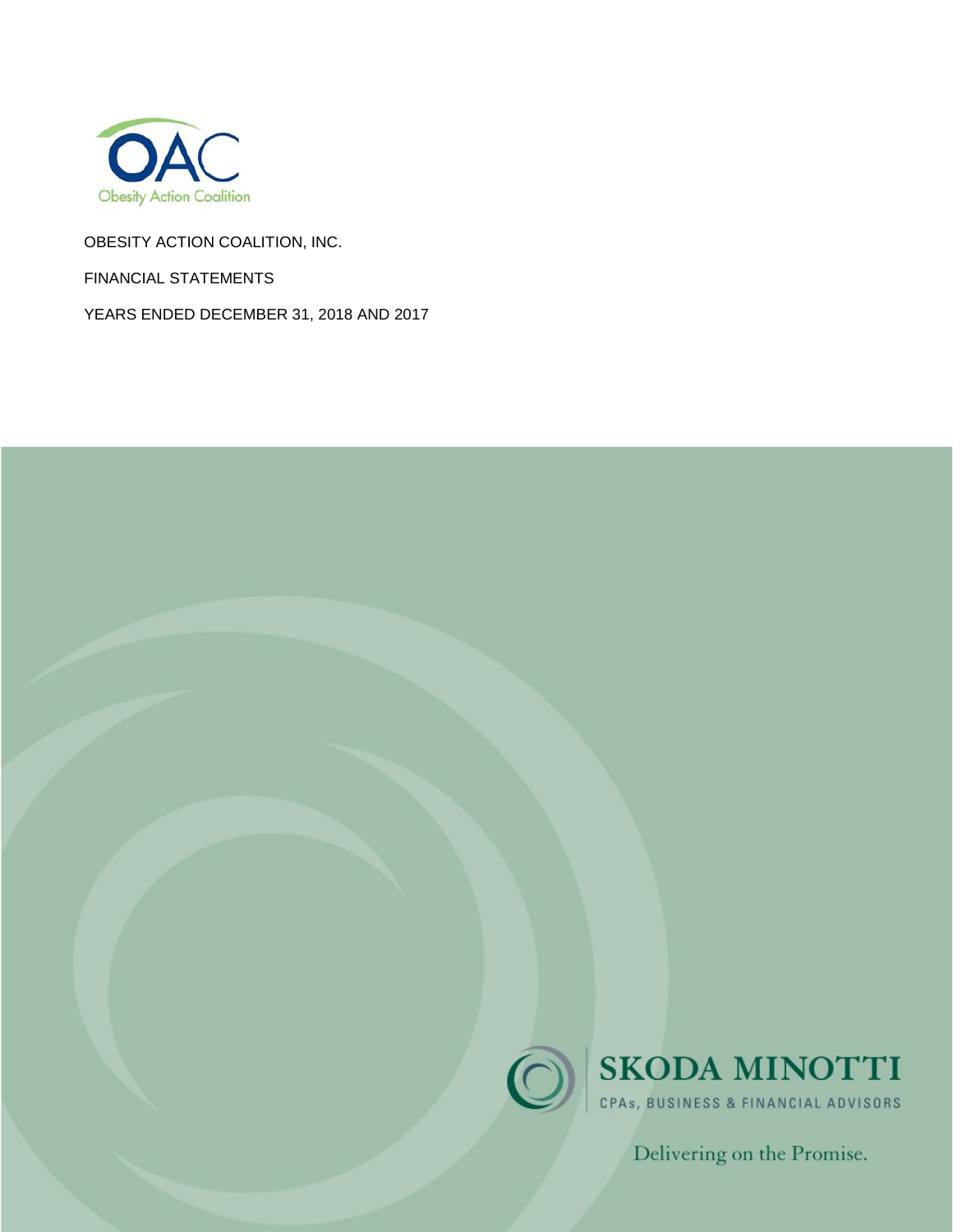# YEARS ENDED DECEMBER 31, 2018 AND 2017

# TABLE OF CONTENTS

| <b>INDEPENDENT AUDITORS' REPORT</b> | PAGE NO. | 2        |
|-------------------------------------|----------|----------|
| STATEMENTS OF FINANCIAL POSITION    |          | 3        |
| STATEMENTS OF ACTIVITIES            |          | 4        |
| STATEMENTS OF FUNCTIONAL EXPENSES   |          | $5 - 6$  |
| STATEMENTS OF CASH FLOWS            |          | 7        |
| NOTES TO THE FINANCIAL STATEMENTS   |          | $8 - 12$ |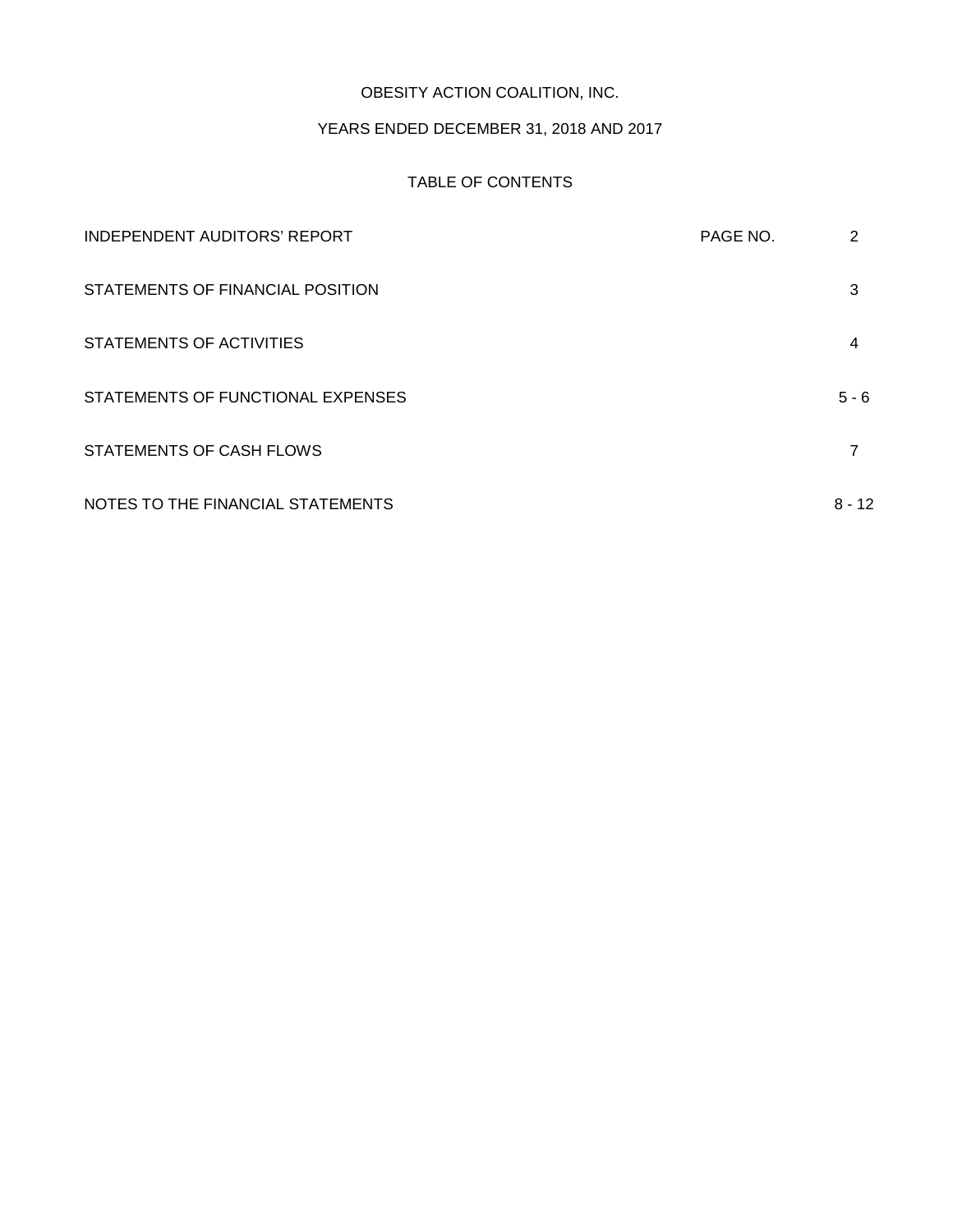

Delivering on the Promise.

#### INDEPENDENT AUDITORS' REPORT

#### TO THE BOARD OF DIRECTORS AND MANAGEMENT OF OBESITY ACTION COALITION, INC.

#### **Report on the Financial Statements**

We have audited the accompanying financial statements of Obesity Action Coalition, Inc., which comprise the statements of financial position as of December 31, 2018 and 2017, and the related statements of activities, functional expenses, and cash flows for the years then ended, and the related notes to the financial statements.

#### **Management's Responsibility for the Financial Statements**

Management is responsible for the preparation and fair presentation of these financial statements in accordance with accounting principles generally accepted in the United States of America; this includes the design, implementation, and maintenance of internal control relevant to the preparation and fair presentation of financial statements that are free from material misstatement, whether due to fraud or error.

#### **Auditor's Responsibility**

Our responsibility is to express an opinion on these financial statements based on our audits. We conducted our audits in accordance with auditing standards generally accepted in the United States of America. Those standards require that we plan and perform the audit to obtain reasonable assurance about whether the financial statements are free from material misstatement.

An audit involves performing procedures to obtain audit evidence about the amounts and disclosures in the financial statements. The procedures selected depend on the auditor's judgment, including the assessment of the risks of material misstatement of the financial statements, whether due to fraud or error. In making those risk assessments, the auditor considers internal control relevant to the entity's preparation and fair presentation of the financial statements in order to design audit procedures that are appropriate in the circumstances, but not for the purpose of expressing an opinion on the effectiveness of the entity's internal control. Accordingly, we express no such opinion. An audit also includes evaluating the appropriateness of accounting policies used and the reasonableness of significant accounting estimates made by management, as well as evaluating the overall presentation of the financial statements.

We believe that the audit evidence we have obtained is sufficient and appropriate to provide a basis for our audit opinion.

#### **Opinion**

In our opinion, the financial statements referred to above present fairly, in all material respects, the financial position of Obesity Action Coalition, Inc. as of December 31, 2018 and 2017, and the changes in its net assets and its cash flows for the years then ended in accordance with accounting principles generally accepted in the United States of America.

SKODA MINOTTI & CO.

Skoda Ministri & Co.

Tampa, Florida September 20, 2019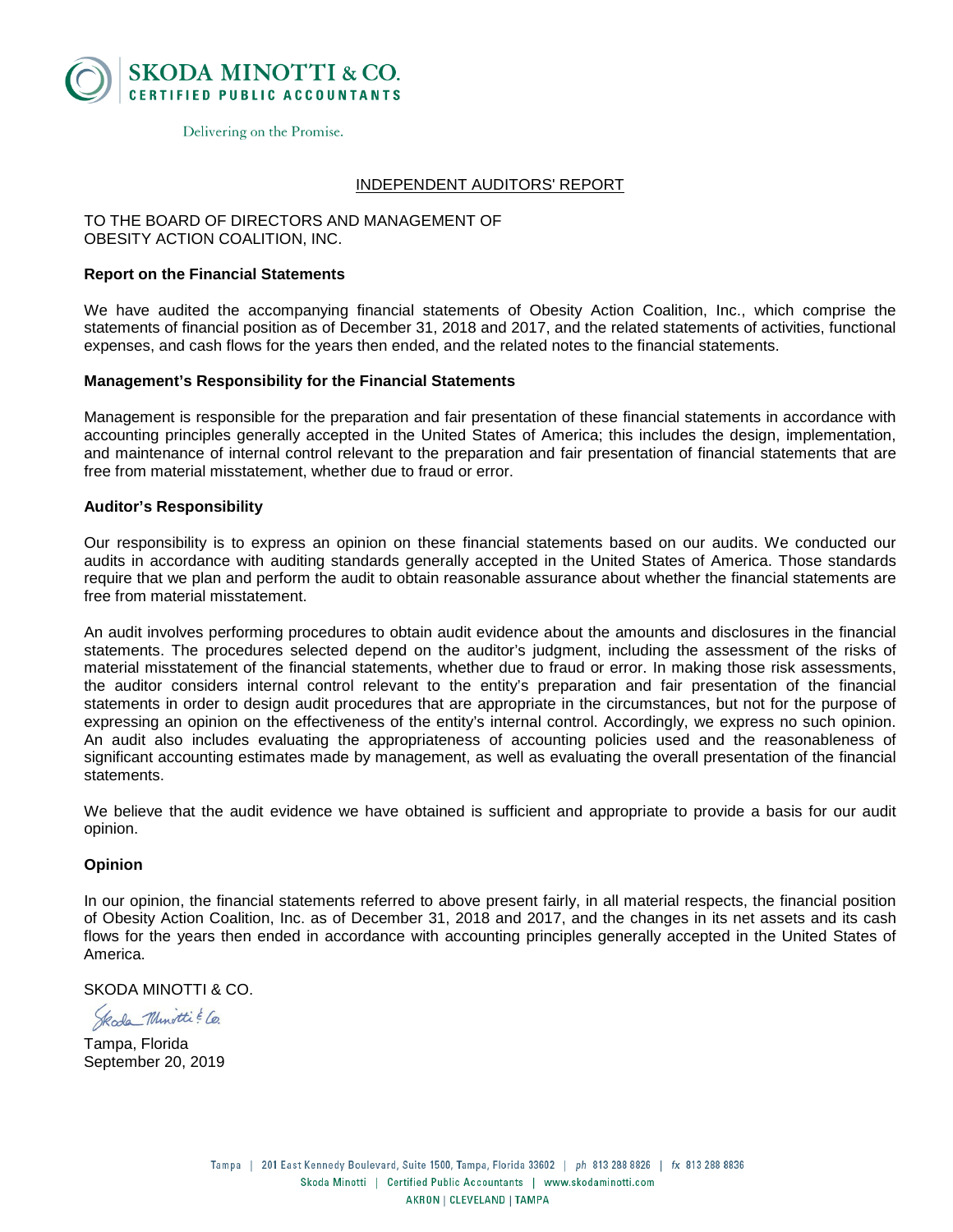## STATEMENTS OF FINANCIAL POSITION

# DECEMBER 31, 2018 AND 2017

#### ASSETS

|                                                                                                                  | 2018 |                                     | 2017                                        |  |  |
|------------------------------------------------------------------------------------------------------------------|------|-------------------------------------|---------------------------------------------|--|--|
| <b>CURRENT ASSETS</b><br>Cash<br>Grants receivable                                                               | \$   | 95,021<br>139,922<br>234,943        | \$<br>303,442<br>16,801<br>320,243          |  |  |
| PROPERTY AND EQUIPMENT, NET                                                                                      |      | 6,330                               | 3,674                                       |  |  |
| <b>OTHER ASSETS</b>                                                                                              |      | 3,763                               | 3,763                                       |  |  |
|                                                                                                                  |      | 245,036                             | \$<br>327,680                               |  |  |
| <b>LIABILITIES AND NET ASSETS</b>                                                                                |      |                                     |                                             |  |  |
| <b>CURRENT LIABILITIES</b><br>Accounts payable and accrued expenses<br>Deferred rent expense<br>Deferred revenue | \$   | 87,575<br>315<br>115,929<br>203,819 | \$<br>60,695<br>3,936<br>105,775<br>170,406 |  |  |
| NET ASSETS WITHOUT DONOR RESTRICTIONS                                                                            |      | 41,217                              | 157,274                                     |  |  |
|                                                                                                                  | \$   | 245,036                             | \$<br>327,680                               |  |  |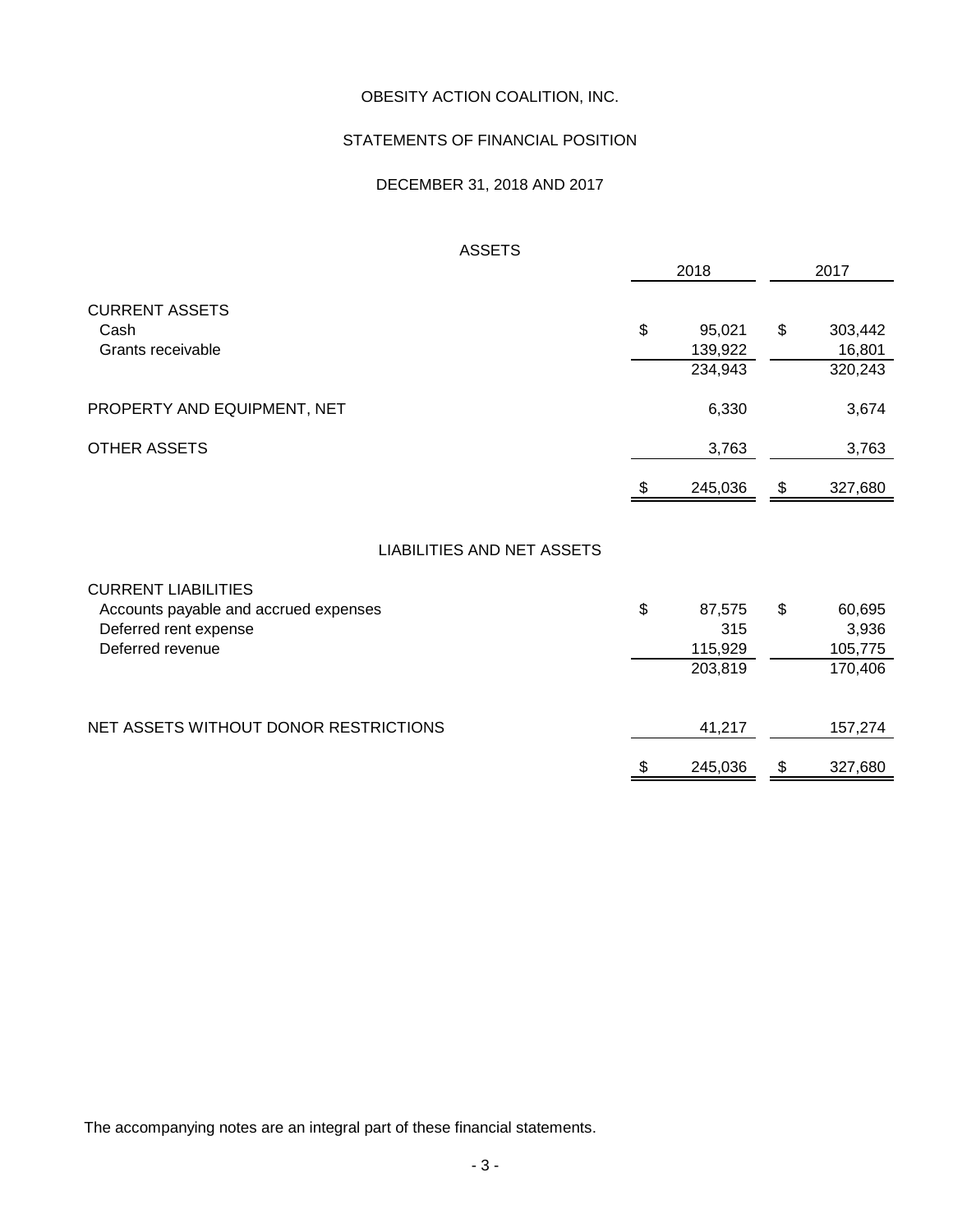# STATEMENTS OF ACTIVITIES

# YEARS ENDED DECEMBER 31, 2018 AND 2017

|                                                 | 2018 |            |    | 2017      |
|-------------------------------------------------|------|------------|----|-----------|
| SUPPORT AND REVENUE                             |      |            |    |           |
| Gifts-in-kind and contributed services          | \$   | 4,119,044  | \$ | 6,532,815 |
| Grants                                          |      | 968,157    |    | 955,000   |
| Membership dues                                 |      | 250,511    |    | 302,003   |
| Annual meeting income                           |      | 209,253    |    | 212,715   |
| Advertising income                              |      | 132,966    |    | 135,695   |
| Contributions                                   |      | 77,751     |    | 45,531    |
| Miscellaneous income                            |      | 481        |    |           |
| <b>TOTAL SUPPORT AND REVENUE</b>                |      | 5,758,163  |    | 8,183,759 |
| <b>FUNCTIONAL EXPENSES</b>                      |      |            |    |           |
| Program services:                               |      |            |    |           |
| Education                                       |      | 5,628,518  |    | 7,792,556 |
| Assistance                                      |      | 54,366     |    | 69,436    |
| Supporting services:                            |      |            |    |           |
| Administrative                                  |      | 136,891    |    | 119,535   |
| Fundraising                                     |      | 54,445     |    | 46,553    |
| <b>TOTAL FUNCTIONAL EXPENSES</b>                |      | 5,874,220  |    | 8,028,080 |
| CHANGE IN NET ASSETS WITHOUT DONOR RESTRICTIONS |      | (116, 057) |    | 155,679   |
| NET ASSETS WITHOUT DONOR RESTRICTIONS -         |      |            |    |           |
| <b>BEGINNING OF YEAR</b>                        |      | 157,274    |    | 1,595     |
| NET ASSETS WITHOUT DONOR RESTRICTIONS -         |      |            |    |           |
| <b>END OF YEAR</b>                              | \$   | 41,217     | \$ | 157,274   |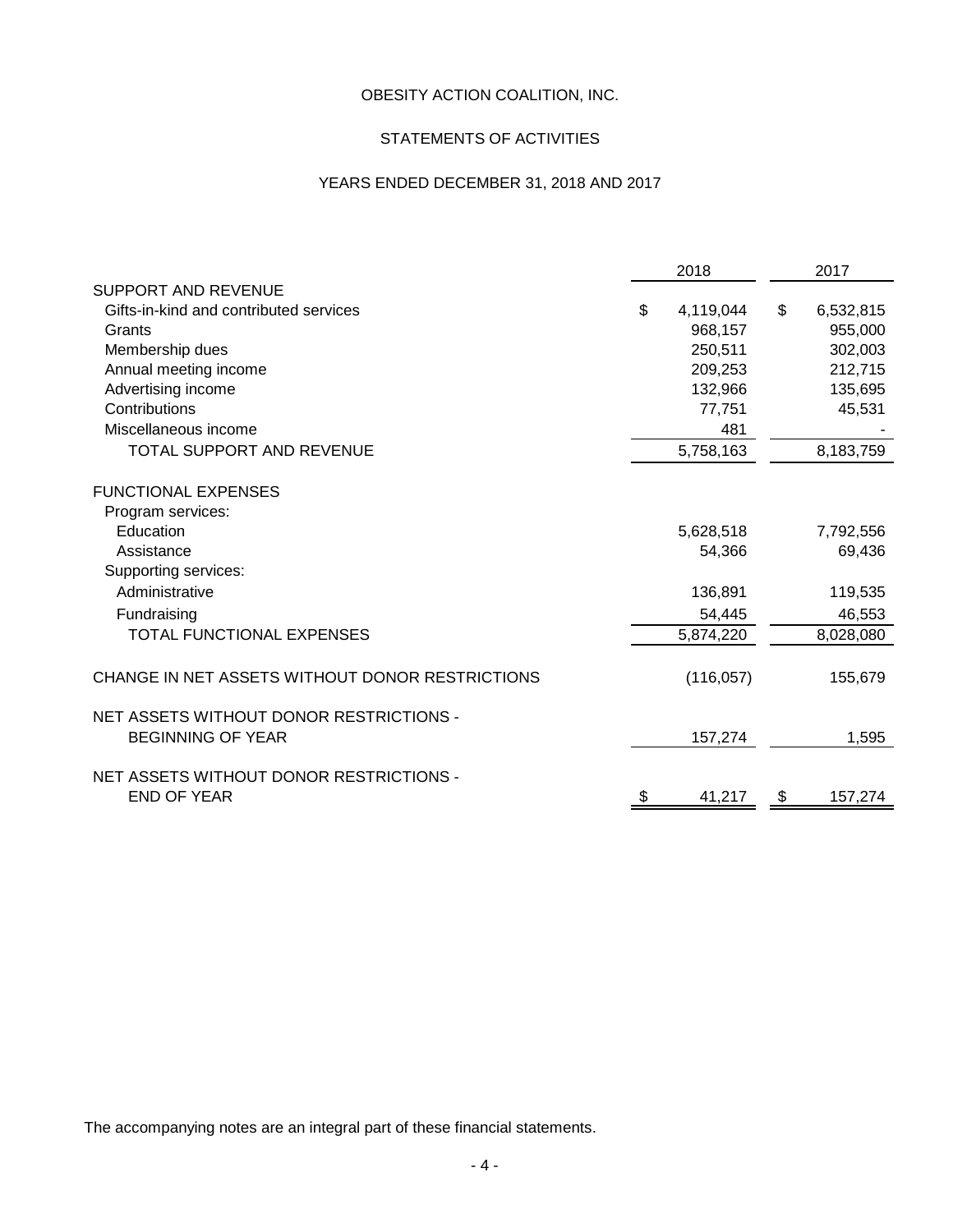### STATEMENT OF FUNCTIONAL EXPENSES

### YEAR ENDED DECEMBER 31, 2018

|                        | Program services |           |    |            |    | Supporting services |    |                |    |             |    |         |                 |
|------------------------|------------------|-----------|----|------------|----|---------------------|----|----------------|----|-------------|----|---------|-----------------|
|                        |                  | Education |    | Assistance |    | Total               |    | Administrative |    | Fundraising |    | Total   | Total expenses  |
| Advertising            | \$               | 4,025,719 | \$ |            | \$ | 4,025,719           | \$ |                | \$ |             | \$ |         | 4,025,719       |
| <b>Salaries</b>        |                  | 694,357   |    | 21,041     |    | 715,398             |    | 84,165         |    | 42,082      |    | 126,247 | 841,645         |
| Publishing             |                  | 475,781   |    |            |    | 475,781             |    |                |    |             |    |         | 475,781         |
| Convention expense     |                  | 218,873   |    |            |    | 218,873             |    |                |    |             |    |         | 218,873         |
| Advocacy               |                  | 72,000    |    |            |    | 72,000              |    | 13,500         |    | 4,500       |    | 18,000  | 90,000          |
| Rent                   |                  | 44,228    |    |            |    | 44,228              |    | 12,636         |    | 6,318       |    | 18,954  | 63,182          |
| Board member expense   |                  |           |    |            |    |                     |    |                |    |             |    |         |                 |
| and other meetings     |                  | 27,680    |    |            |    | 27,680              |    | 9,227          |    |             |    | 9,227   | 36,907          |
| Vitamin supplements    |                  |           |    | 33,325     |    | 33,325              |    |                |    |             |    |         | 33,325          |
| Postage                |                  | 23,927    |    |            |    | 23,927              |    |                |    |             |    |         | 23,927          |
| Office and supplies    |                  | 12,049    |    |            |    | 12,049              |    | 10,844         |    | 1,205       |    | 12,049  | 24,098          |
| Professional fees      |                  | 12,216    |    |            |    | 12,216              |    | 1,357          |    |             |    | 1,357   | 13,573          |
| Telephone and internet |                  | 5,921     |    |            |    | 5,921               |    | 1,974          |    |             |    | 1,974   | 7,895           |
| Insurance              |                  | 3,086     |    |            |    | 3,086               |    | 3,087          |    |             |    | 3,087   | 6,173           |
| Taxes and licenses     |                  | 4,325     |    |            |    | 4,325               |    |                |    |             |    |         | 4,325           |
| Website                |                  | 4,540     |    |            |    | 4,540               |    |                |    | 239         |    | 239     | 4,779           |
| Depreciation and       |                  |           |    |            |    |                     |    |                |    |             |    |         |                 |
| amortization           |                  | 1,811     |    |            |    | 1,811               |    | 101            |    | 101         |    | 202     | 2,013           |
| Bad debt expense       |                  | 2,005     |    |            |    | 2,005               |    |                |    |             |    |         | 2,005           |
|                        | \$               | 5,628,518 | S  | 54,366     | S  | 5,682,884           | \$ | 136,891        |    | 54,445      | \$ | 191,336 | \$<br>5,874,220 |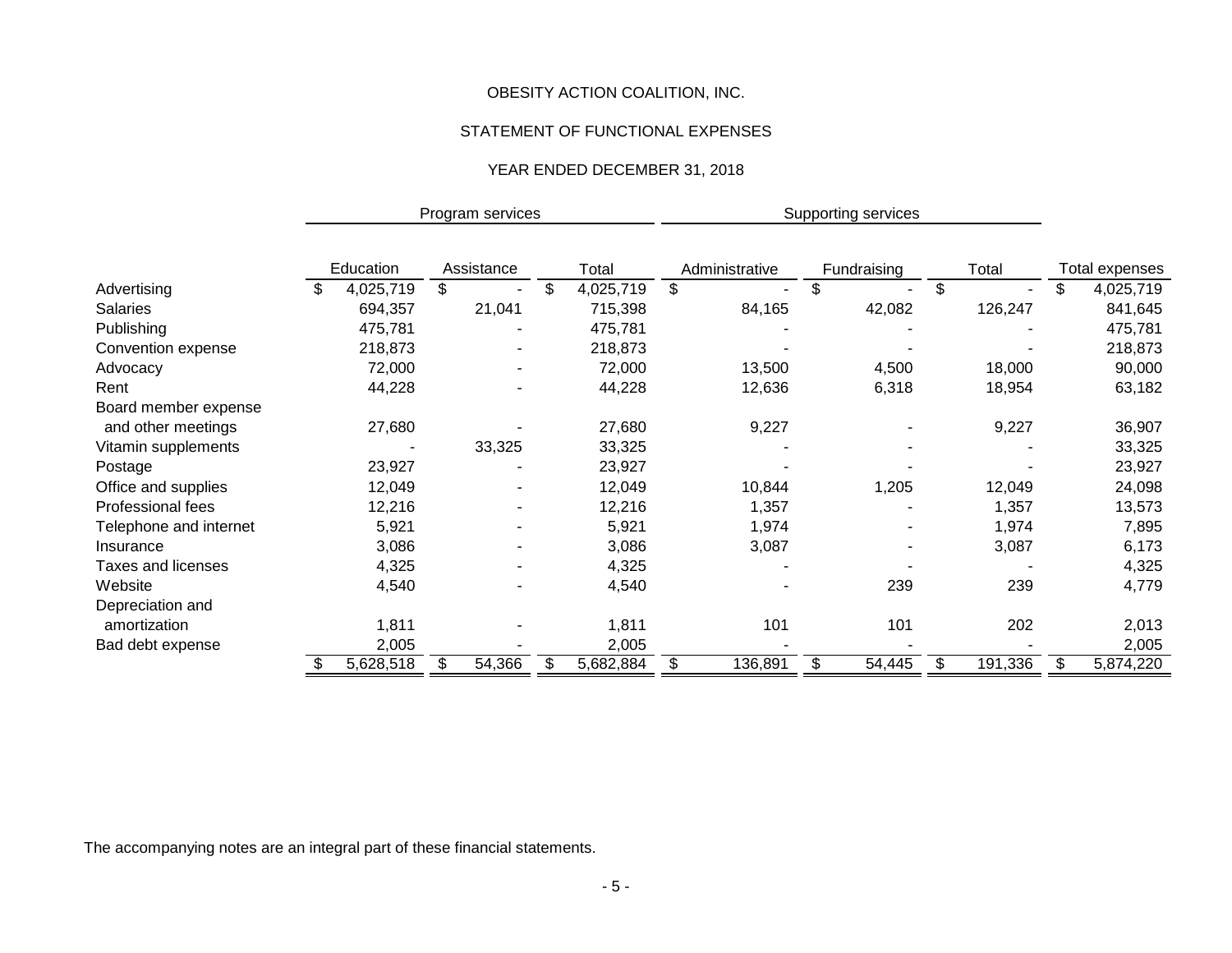### STATEMENT OF FUNCTIONAL EXPENSES

### YEAR ENDED DECEMBER 31, 2017

|                        | Program services |           |    |            |    | Supporting services |    |                |    |             |    |         |                 |
|------------------------|------------------|-----------|----|------------|----|---------------------|----|----------------|----|-------------|----|---------|-----------------|
|                        |                  | Education |    | Assistance |    | Total               |    | Administrative |    | Fundraising |    | Total   | Total expenses  |
| Advertising            | \$               | 6,420,331 | \$ |            | \$ | 6,420,331           | \$ |                | \$ |             | \$ |         | \$<br>6,420,331 |
| <b>Salaries</b>        |                  | 559,409   |    | 16,952     |    | 576,361             |    | 67,807         |    | 33,904      |    | 101,711 | 678,072         |
| Publishing             |                  | 416,882   |    |            |    | 416,882             |    |                |    |             |    |         | 416,882         |
| Convention expense     |                  | 187,412   |    |            |    | 187,412             |    |                |    |             |    |         | 187,412         |
| Advocacy               |                  | 75,600    |    |            |    | 75,600              |    | 14,175         |    | 4,725       |    | 18,900  | 94,500          |
| Rent                   |                  | 44,217    |    |            |    | 44,217              |    | 12,633         |    | 6,317       |    | 18,950  | 63,167          |
| Board member expense   |                  |           |    |            |    |                     |    |                |    |             |    |         |                 |
| and other meetings     |                  | 18,900    |    |            |    | 18,900              |    | 6,300          |    |             |    | 6,300   | 25,200          |
| Vitamin supplements    |                  |           |    | 52,484     |    | 52,484              |    |                |    |             |    |         | 52,484          |
| Postage                |                  | 20,917    |    |            |    | 20,917              |    |                |    |             |    |         | 20,917          |
| Office and supplies    |                  | 13,636    |    |            |    | 13,636              |    | 12,272         |    | 1,364       |    | 13,636  | 27,272          |
| Professional fees      |                  | 11,946    |    |            |    | 11,946              |    | 1,327          |    |             |    | 1,327   | 13,273          |
| Telephone and internet |                  | 5,853     |    |            |    | 5,853               |    | 1,951          |    |             |    | 1,951   | 7,804           |
| Insurance              |                  | 2,999     |    |            |    | 2,999               |    | 2,999          |    |             |    | 2,999   | 5,998           |
| Taxes and licenses     |                  | 5,458     |    |            |    | 5,458               |    |                |    |             |    |         | 5,458           |
| Website                |                  | 3,263     |    |            |    | 3,263               |    |                |    | 172         |    | 172     | 3,435           |
| Depreciation and       |                  |           |    |            |    |                     |    |                |    |             |    |         |                 |
| amortization           |                  | 1,270     |    |            |    | 1,270               |    | 71             |    | 71          |    | 142     | 1,412           |
| Bad debt expense       |                  | 4,463     |    |            |    | 4,463               |    |                |    |             |    |         | 4,463           |
|                        | \$               | 7,792,556 | S  | 69,436     | S  | 7,861,992           | \$ | 119,535        |    | 46,553      | \$ | 166,088 | \$<br>8,028,080 |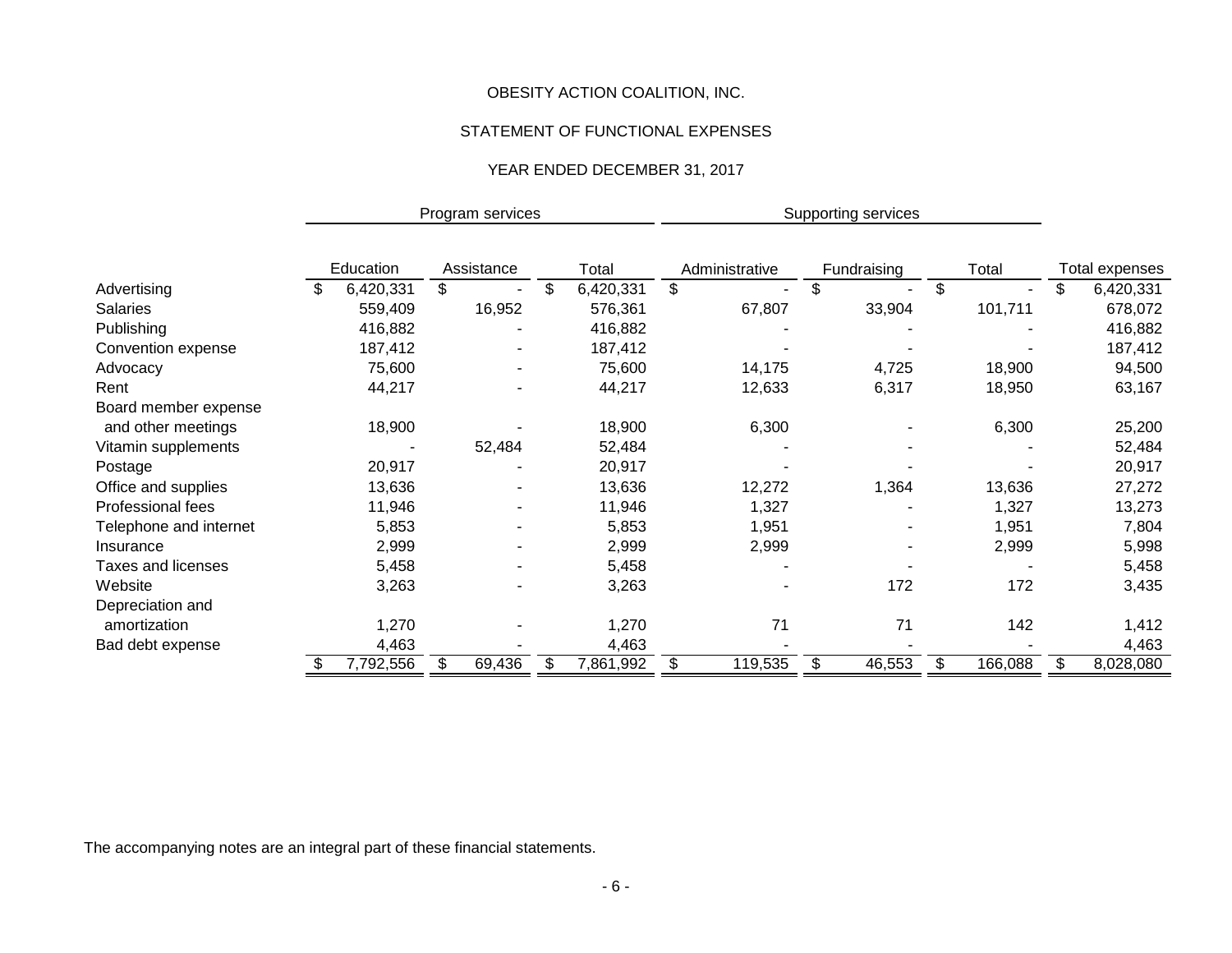# STATEMENTS OF CASH FLOWS

# YEARS ENDED DECEMBER 31, 2018 AND 2017

|                                                         | 2018             | 2017 |           |  |
|---------------------------------------------------------|------------------|------|-----------|--|
| CASH FLOWS FROM OPERATING ACTIVITIES                    |                  |      |           |  |
| Change in net assets                                    | \$<br>(116, 057) | \$   | 155,679   |  |
| Adjustments to reconcile change in net assets           |                  |      |           |  |
| to net cash provided by (used in) operating activities: |                  |      |           |  |
| Add back items not affecting cash:                      |                  |      |           |  |
| Bad debt expense                                        | 2,005            |      | 4,463     |  |
| Depreciation and amortization                           | 2,013            |      | 1,412     |  |
| Changes in operating assets and liabilities:            |                  |      |           |  |
| Grants receivable                                       | (125, 126)       |      | (1,890)   |  |
| Prepaid rent                                            |                  |      | 5,260     |  |
| Accounts payable and accrued expenses                   | 26,880           |      | 8,159     |  |
| Deferred rent expense                                   | (3,621)          |      | (1,692)   |  |
| Deferred revenue                                        | 10,154           |      | (21, 178) |  |
| Net cash provided by (used in) operating activities     | (203, 752)       |      | 150,213   |  |
| CASH FLOWS FROM INVESTING ACTIVITIES                    |                  |      |           |  |
| Acquisitions of property and equipment                  | (4,669)          |      | (3,223)   |  |
| NET INCREASE (DECREASE) IN CASH                         | (208, 421)       |      | 146,990   |  |
| CASH - BEGINNING OF YEAR                                | 303,442          |      | 156,452   |  |
| CASH - END OF YEAR                                      | 95,021           | \$   | 303,442   |  |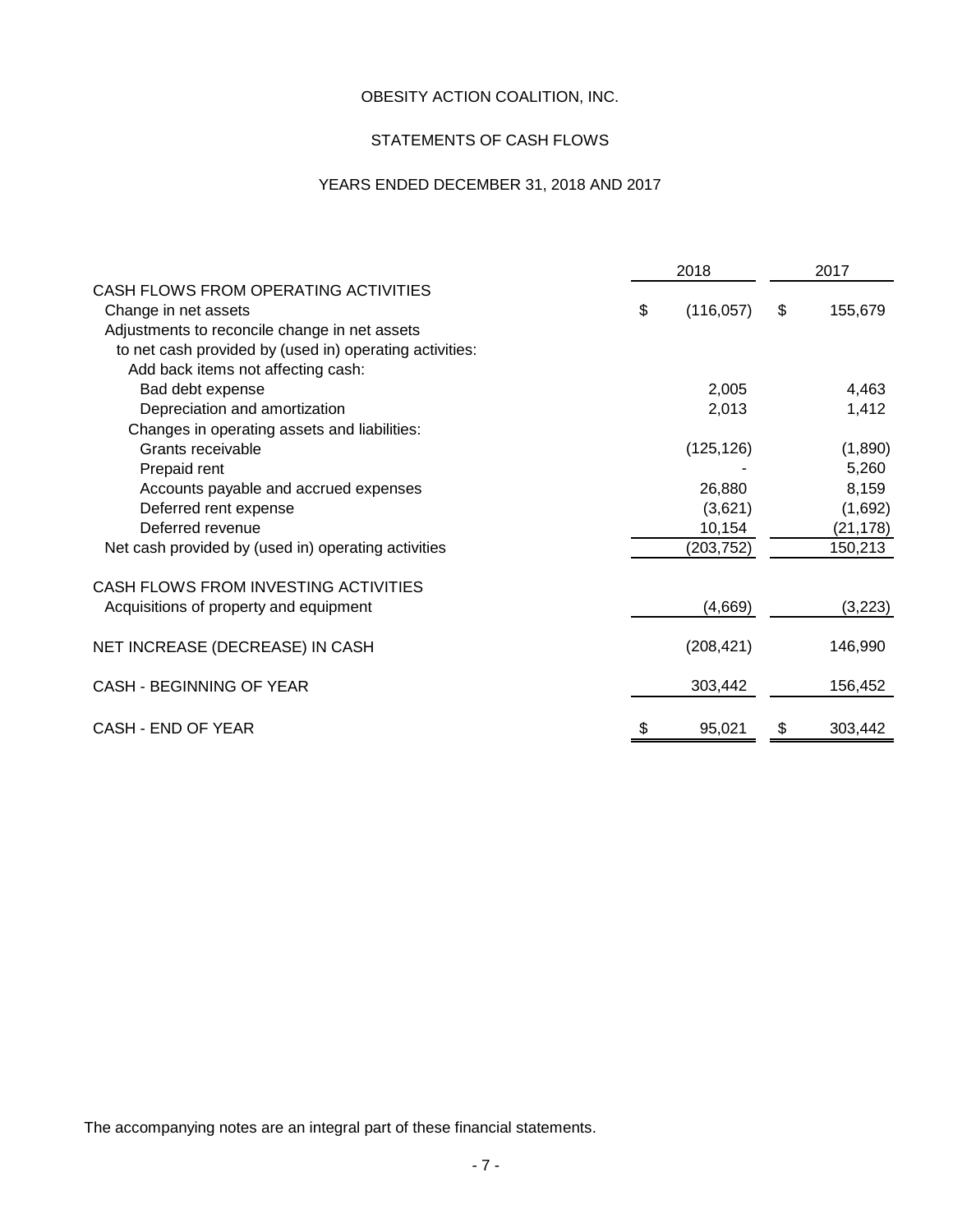#### NOTES TO THE FINANCIAL STATEMENTS

#### 1. SUMMARY OF SIGNIFICANT ACCOUNTING POLICIES

#### Nature of Operations

The Obesity Action Coalition, Inc. (the "Organization") was organized in December 2004 to educate patients, family members, and the public on obesity and severe obesity. In addition, the Organization aims to increase obesity education, improve access to medical treatments for obesity, advocate for safe and effective treatments, and eliminate the negative stigma associated with all types of obesity. All of the Organization's programs contribute to this goal. The Organization is supported primarily through grants and the national office is located in Tampa, Florida.

The Organization produces magazines, newsletters and blogs for those with obesity-related issues. *Weight Matters Magazine* is a quarterly educational and advocacy magazine and the Organization's newsletters and blog can be found at its education web site, www.obesityaction.org. The Organization also generates several educational brochures, videos, and posters covering various topics including details on obesity and its consequences and how to seek obesity treatment.

Additionally, the Organization administers a financial assistance program to provide free vitamin supplements for bariatric surgery patients. These patients medically require such supplementation for a lifetime after the surgical alteration of their digestive system.

#### Basis of Accounting

The Organization prepares its financial statements on the accrual basis of accounting and accordingly, reflects all significant receivables, payables, and other liabilities.

#### Basis of Presentation

The Organization has presented its financial statements in accordance with U.S. generally accepted accounting principles (GAAP) for not-for-profit organizations. Under this guidance, the Organization is required to report information regarding its financial position and activities according to two classes of net assets: net assets without donor restrictions and net assets with donor restrictions.

- Net assets without donor restrictions are those currently available at the discretion of the Board of Directors for use in the Organization's operations, and those resources invested in land, buildings, and equipment. These assets are not subject to donor-imposed restrictions, or the donor-imposed restrictions have expired.
- Net assets with donor restrictions are those that are restricted by donors for specific purposes that may become unrestricted by actions taken by the Organization or the passage of time or that must be retained and permanently invested by the Organization. As of December 31, 2018 and 2017, the Organization has no net assets with donor restrictions.

#### Contributions and Grants

Contributions and grants are recognized as revenue in the period received or promised and are recorded as net assets without donor restrictions or net assets with donor restrictions depending on the existence or nature of any donor-imposed stipulations.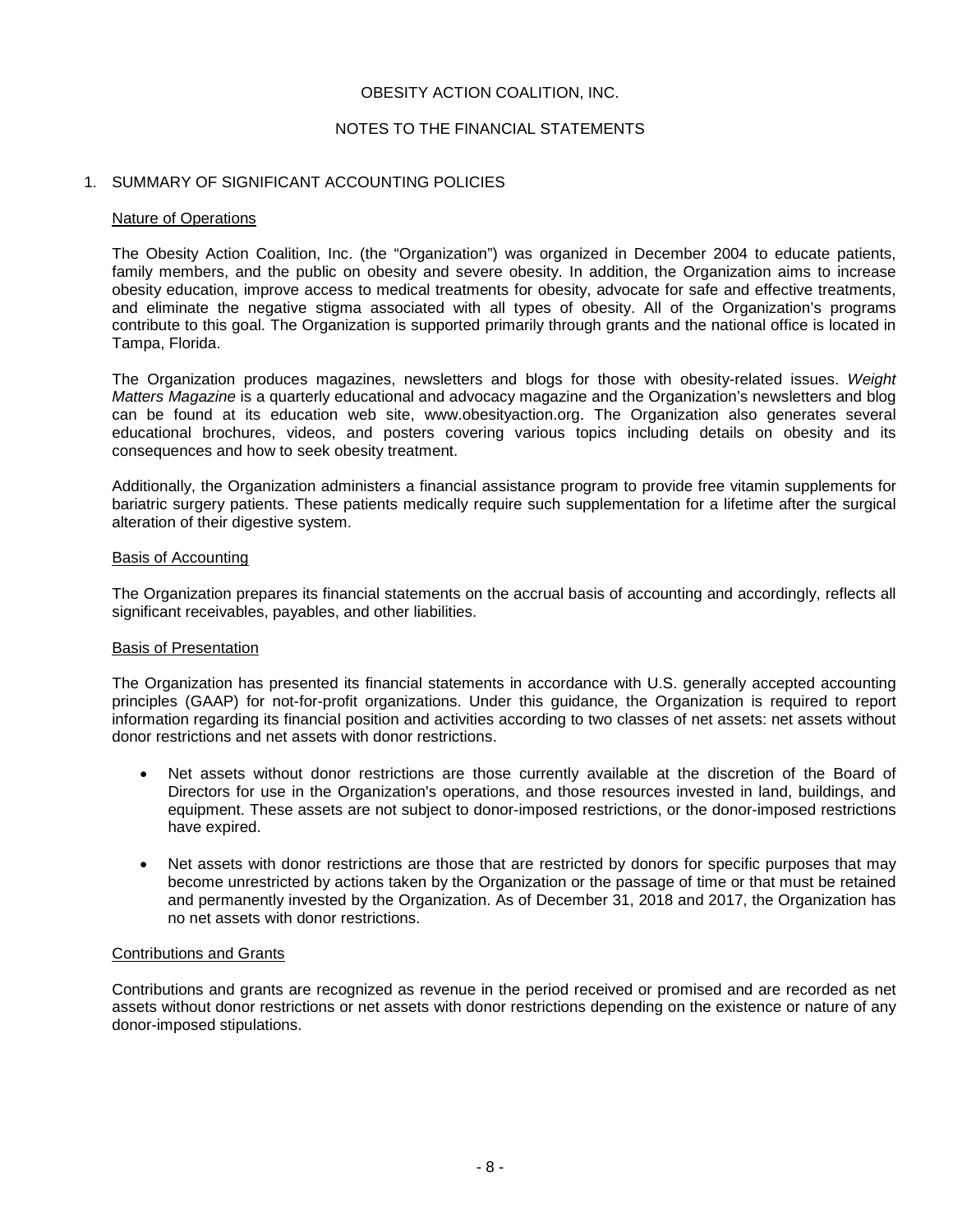#### NOTES TO THE FINANCIAL STATEMENTS

All donor-restricted contributions are reported as an increase in net assets with donor restrictions, depending on the nature of the restriction. When a restriction expires (that is, when a stipulated time restriction ends or purpose restriction is accomplished), net assets with donor restrictions are reclassified to net assets without donor restrictions and reported in the statement of activities as net assets released from restrictions. If donor-imposed restrictions are met in the same year as they are imposed, the net assets are reported as without donor restrictions.

#### Membership Dues

The Organization sells memberships to individuals affected by obesity and their families, healthcare professionals, medical practices and institutions, corporations, and members of the public affected by obesity. Membership terms last one year. Significant membership dues are recognized as support and revenue in the period incurred and small, generally individual, memberships (less than \$1,000) are recognized when collected. Membership dues amounted to \$250,511 and \$302,003 for the years ended December 31, 2018 and 2017, respectively. Membership dues of \$115,929 and \$105,775 are shown as deferred revenue on the accompanying statements of financial position at December 31, 2018 and 2017, respectively.

#### Grants Receivable

Grants receivable are stated net of an allowance for doubtful accounts. The Organization evaluates the adequacy of the allowance for doubtful accounts regularly to determine if any account balances will potentially be uncollectible. Accounts are written off when, in management's judgment, they are considered uncollectible. Historically, write-offs of grants receivable have not been significant. The Organization's receivables are deemed fully collectible, thus there is no allowance for doubtful accounts at December 31, 2018 and 2017.

#### Income Taxes

The Organization is exempt from Federal income tax under Section 501(c)(3) of the Internal Revenue Code and from state corporate income tax under applicable Florida Statutes. The Internal Revenue Code provides for taxation of unrelated business income under certain circumstances. The Organization has no unrelated business income; however, such status is subject to final determination upon examination of the related income tax returns by the appropriate taxing authorities.

#### Property and Equipment

Purchased property and equipment are recorded at historical cost and include expenditures which substantially increase the useful lives of existing property and equipment. Donations of property and equipment are recorded as contributions at their estimated fair value and are reported as with or without donor restrictions based on the restrictions placed on the asset by the donor. Routine maintenance and repairs are charged to operations when incurred.

It is the Organization's policy to capitalize property and equipment in excess of \$250 and all software purchases regardless of costs. Lesser amounts are expensed. Depreciation and amortization expense was \$2,013 and \$1,412 for the years ended December 31, 2018 and 2017, respectively. Depreciation and amortization are calculated on a straight-line basis over the estimated useful lives of the assets, which are generally three to five years.

#### Use of Estimates

The preparation of financial statements in conformity with GAAP requires management to make estimates and assumptions that affect the amounts reported in the financial statements and accompanying notes. Actual results could differ from those estimates.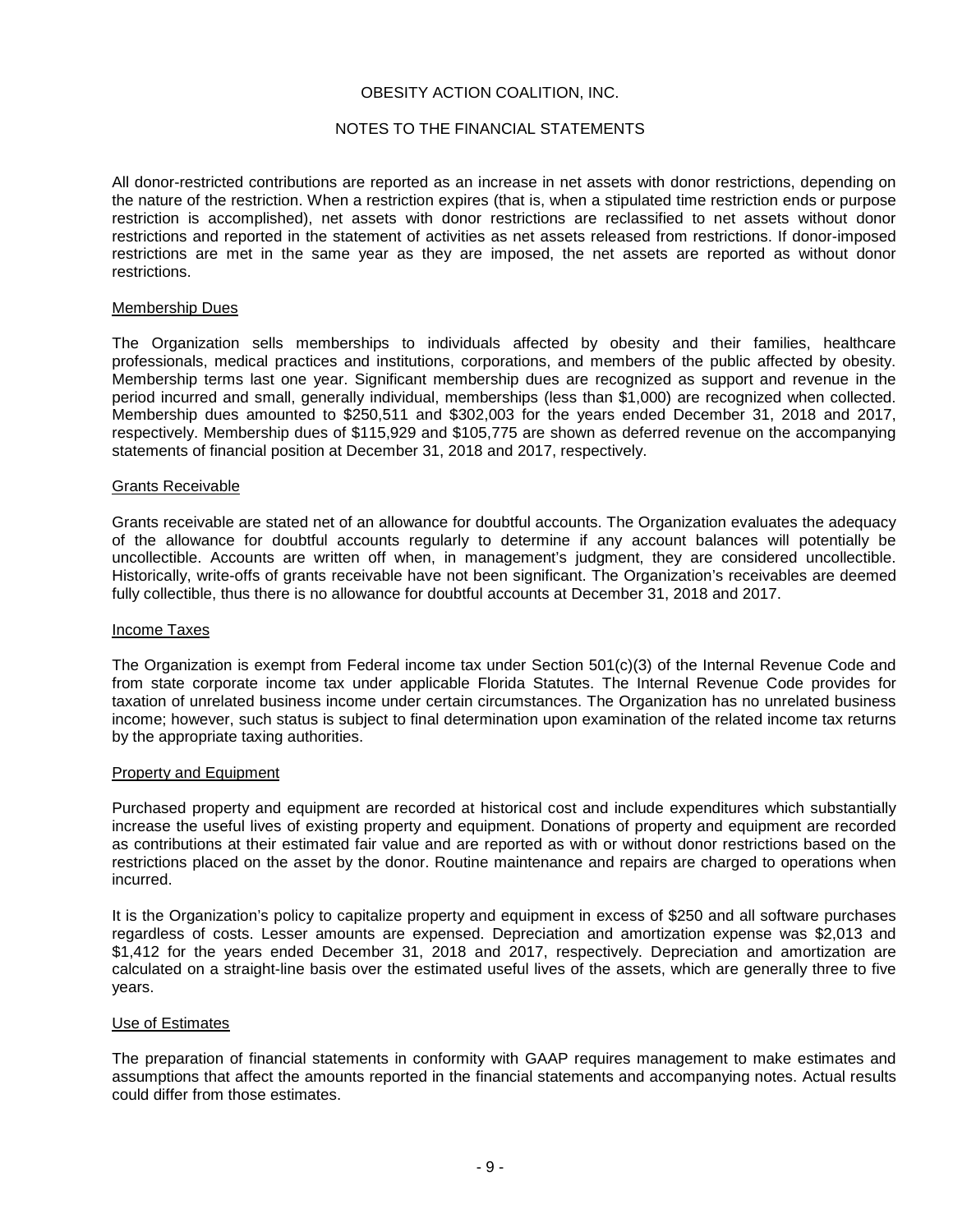#### NOTES TO THE FINANCIAL STATEMENTS

#### **Liquidity**

At December 31, 2018 and 2017, the Organization has \$234,943 and \$320,243, respectively, of financial assets available for general expenditures within one year of the statements of financial position dates. There are no financial assets as of December 31, 2018 and 2017 that are subject to donor restrictions that make them unavailable for general expenditures within one year of the statements of financial position dates.

#### Expense Classification

The financial statements report certain categories of expenses that are attributable to program services or supporting services. Therefore, these expenses require allocation on a reasonable basis that is consistently applied. The expenses that are allocated include advertising, salaries, and advocacy which are allocated on the basis of estimated time spent in each category and rent expense which is allocated based on headcount.

#### Concentration of Risk

The Organization places its cash with regulated financial institutions. Balances with the financial institutions may exceed insured limits. The Organization believes that there is no significant risk with respect to these deposits. The Organization has not experienced any losses on its deposits with financial institutions.

#### Subsequent Events

The Organization evaluated subsequent events through September 20, 2019, the date which the financial statements were available to be issued. There were no material subsequent events that required recognition or additional disclosure in these financial statements.

#### New Accounting Pronouncements

On May 28 2014, the Financial Accounting Standards Board (FASB) issued Accounting Standards Update (ASU) 2014-09, *Revenue from Contracts with Customers*. The standard's core principle is that an entity will recognize revenue when it transfers promised goods or services to customers in an amount that reflects the consideration to which the entity expects to be entitled in exchange for those goods or services. This standard also includes expanded disclosure requirements that result in an entity providing users of financial statements with comprehensive information about the nature, amount, timing, and uncertainty of revenue and cash flows arising from the entity's contracts with customers. This standard will be effective for the calendar year ending December 31, 2019. The Organization is currently in the process of evaluating the impact of adoption of this ASU on the financial statements.

In February 2016, the FASB issued Accounting Standards Update (ASU) 2016-02, *Leases*. The ASU requires all leases with lease terms more than 12 months to be capitalized as a right-of-use asset and lease liability on the balance sheet at the date of lease commencement. Leases will be classified as either finance leases or operating leases. This distinction will be relevant for the pattern of expense recognition in the statement of activities. This ASU will be effective for the Organization for the year ending December 31, 2020. The Organization is currently in the process of evaluating the impact of adoption of this ASU on the financial statements.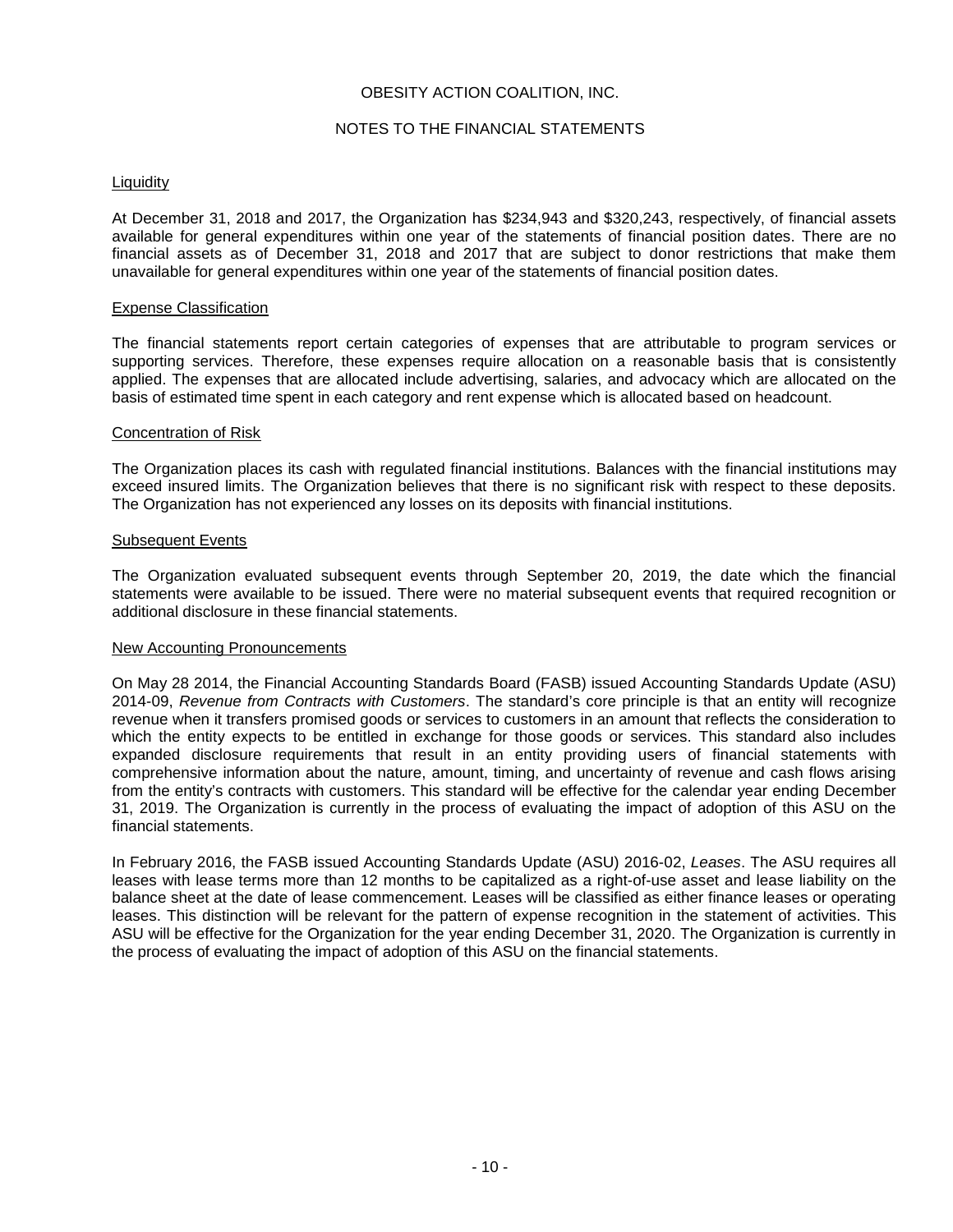### NOTES TO THE FINANCIAL STATEMENTS

#### 2. PROPERTY AND EQUIPMENT

Property and equipment includes the following at December 31, 2018 and 2017:

|                                                 | 2018      |   | 2017      |  |
|-------------------------------------------------|-----------|---|-----------|--|
| Computer equipment                              | 27.434    | S | 22,765    |  |
| Computer software                               | 1,220     |   | 1,220     |  |
| Office furniture                                | 7,449     |   | 7,449     |  |
|                                                 | 36,103    |   | 31,434    |  |
| Less: Accumulated depreciation and amortization | (29, 773) |   | (27, 760) |  |
|                                                 | 6,330     |   | 3,674     |  |

#### 3. GIFTS-IN-KIND AND CONTRIBUTED SERVICES

The Organization records gifts-in-kind and contributed services in accordance with the FASB Accounting Standards Codification 958-605, *Revenue Recognition.* This pronouncement requires the fair value of contributed services to be recognized in the financial statements if the services either create or enhance a nonfinancial asset or require specialized skills, are provided by entities or persons possessing those skills, and would need to be purchased if they were not donated. The fair value of gifts-in-kind and contributed services are recognized when there is an objective basis available to measure their value.

The Organization receives donations of contributed services that include policy consulting services at a reduced rate, the publication and distribution of a Public Service Announcement (television and radio), and a series of online and other media events. The estimated fair value of these services amounted to approximately \$4,086,000 and \$6,481,000 for the years ended December 31, 2018 and 2017, respectively, and is included in gifts-in-kind and contributed services on the accompanying statements of activities. Additionally, the Organization received donated pharmaceuticals for the Recover program amounting to approximately \$33,000 and \$52,000 for the years ended December 31, 2018 and 2017, respectively. These amounts have been included in gifts-in-kind and contributed services on the accompanying statements of activities.

A substantial number of volunteers have donated significant amounts of their time to support the Organization in operating its program functions. The services rendered from these volunteers include article and brochure writing and reviewing, exhibiting and distributing materials, sharing information with elected officials, and serving as speakers at Organization events. These volunteer services are deemed not to meet the criteria for recognition as contributed services, and thus have not been recognized in the accompanying financial statements.

#### 4. COMMITMENTS

#### Operating Leases

The Organization leases its office under an operating lease beginning February 1, 2014 and ending January 31, 2019. The Organization renewed the lease agreement under substantially the same terms as the existing lease beginning February 1, 2019 and ending March 31, 2026.